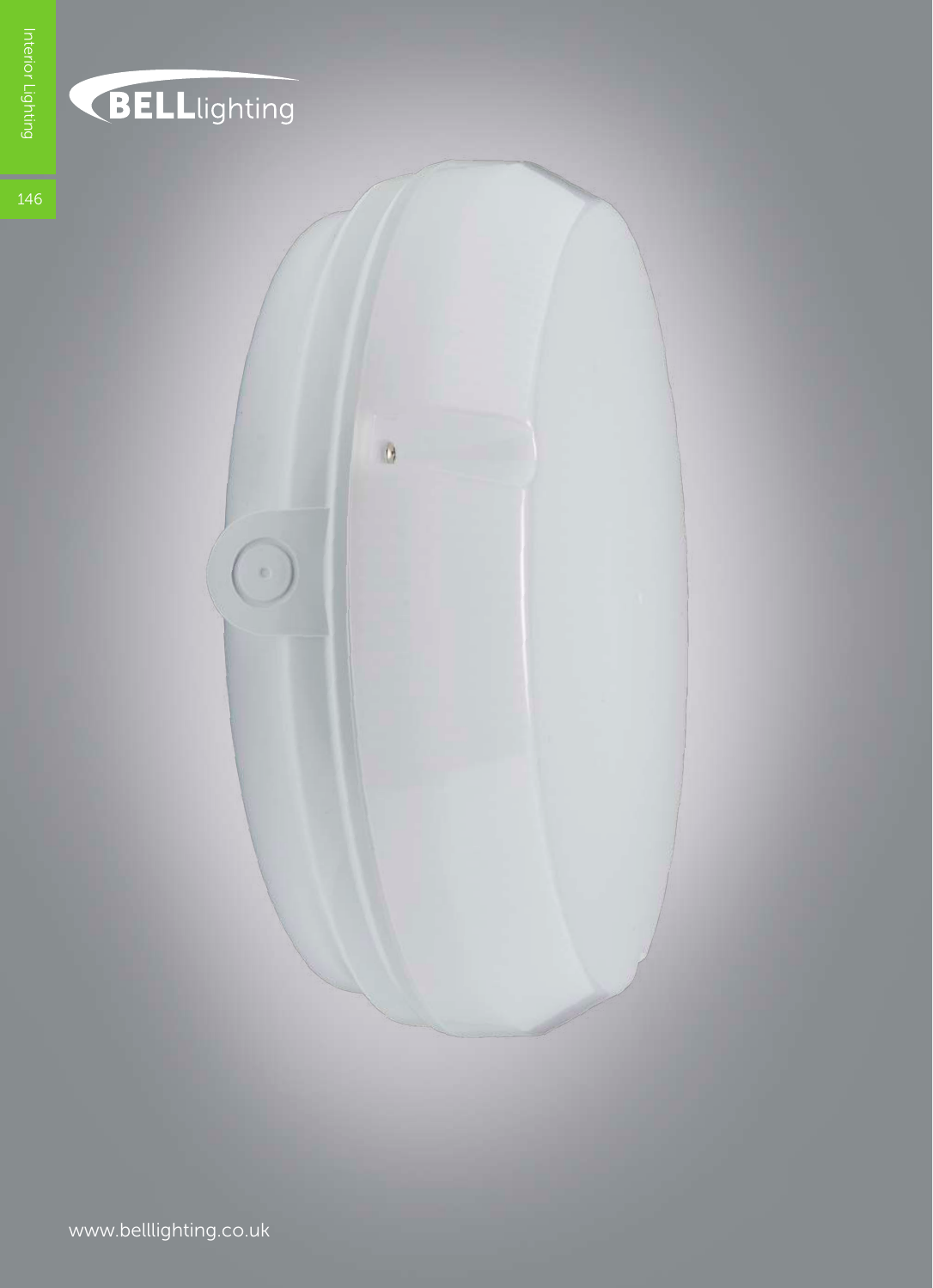

## LED Bulkhead

The Aqua3 LED Bulkhead is the latest addition to the bulkhead family. Suitable for BESA box, side and rear entry, a versatile solution for commercial premises.

- The ideal replacement for 28W 2D Fittings
- Integral motion sensor options
- No lamp replacement
- No maintenance
- Opal diffuser
- 35000 hour life
- Ø325 mm x 100 mm
- Sealed durable fitting
- Suitable for BESA box, side and rear entry





B10: Maximum 10% of fittings failure rate over rated hours LMR80: Maximum 20% of lumen depreciation over rated hours.



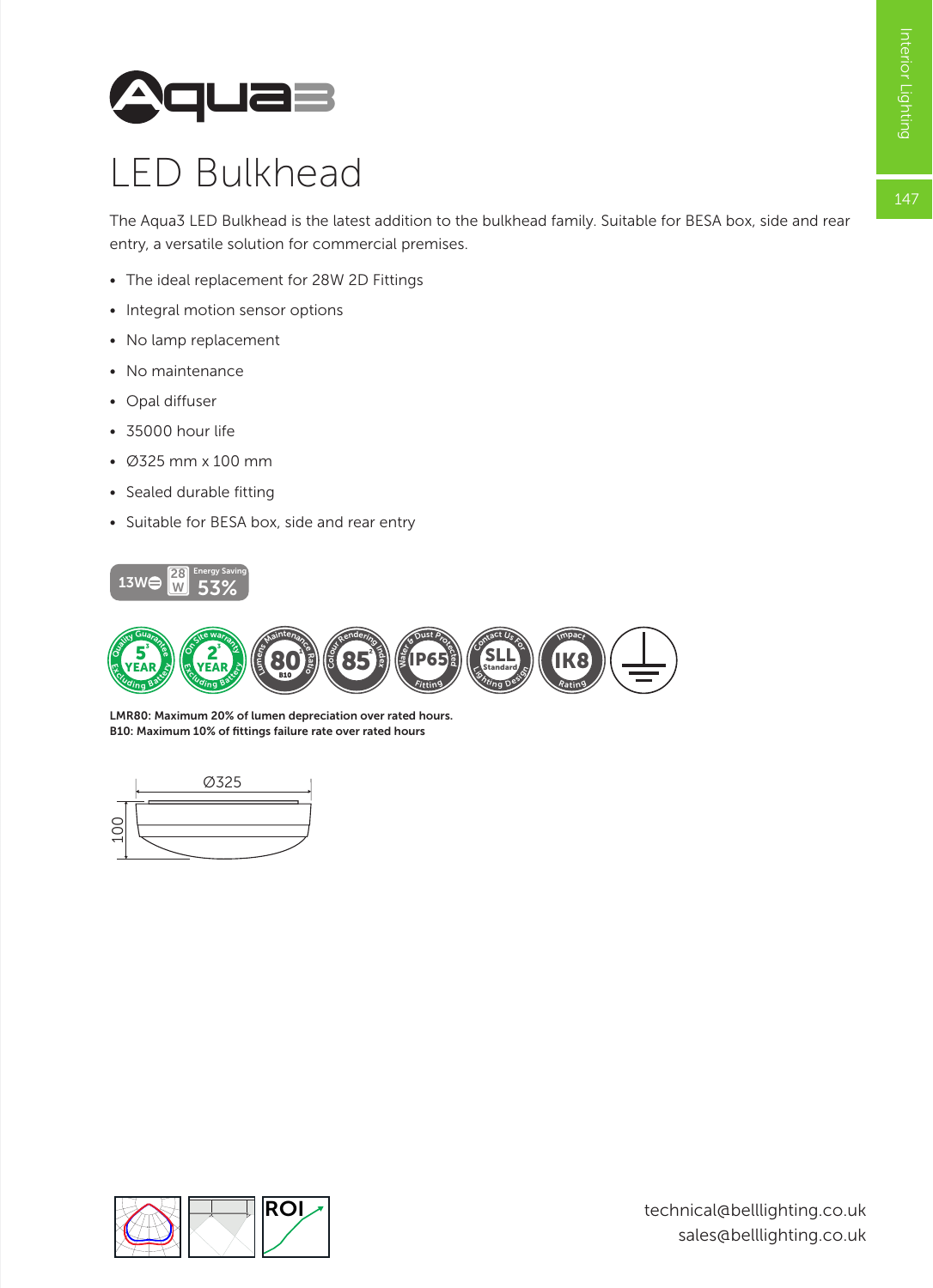

## LED Bulkhead

| <b>Technical Specification</b> |                                                              |  |  |  |
|--------------------------------|--------------------------------------------------------------|--|--|--|
| Construction                   | Polycarbonate body and lens                                  |  |  |  |
| Driver                         | <b>BELL</b>                                                  |  |  |  |
| LED Chip                       | Samsung                                                      |  |  |  |
| IP Rating                      | <b>IP65</b>                                                  |  |  |  |
| Operating Temp                 | $-20^{\circ}$ C to $+35^{\circ}$ C                           |  |  |  |
| Input Voltage                  | $220 - 240V$                                                 |  |  |  |
| Power Factor                   | > 0.9                                                        |  |  |  |
| <b>CRI</b>                     | 85 - Exceeds EU standard of Ra 80 for Colour Rendering Index |  |  |  |
| <b>LMR</b>                     | 80 - Exceeds EU standard of 70 for Lumens Maintenance Ratio  |  |  |  |

| Code  | W  | Description                                                                                         | $\mathsf{L}$ m | Temp  | Hours |
|-------|----|-----------------------------------------------------------------------------------------------------|----------------|-------|-------|
| 10883 | 13 | Agua3 LED Bulkhead Standard Version (No Sensor)                                                     | 1200           | 4000K | 35000 |
| 10887 | 13 | Aqua3 LED Bulkhead Standard Version (No Sensor)<br>Emergency 3 hour maintained                      | 1200           | 4000K | 35000 |
| 10891 | 13 | Agua3 LED Bulkhead Microwave Version On/Off<br>with Presence Detection                              | 1200           | 4000K | 35000 |
| 10895 | 13 | Agua3 LED Bulkhead Microwave Version On/Off<br>with Presence Detection. Emergency 3 hour maintained | 1200           | 4000K | 35000 |

Microwave Max Operating Height 3.2m

Emergency versions must be tested in line with the requirements of BS5266, failure to do so may effect battery life and warranty

<sup>1</sup> Exceeds EU standard of 70 for Lumens Maintenance Ratio<br><sup>2</sup> Exceeds EU standard of RA 80 for Colour Rendering Index<br><sup>3</sup> Subject to terms & conditions (Contact Customer Service)

148